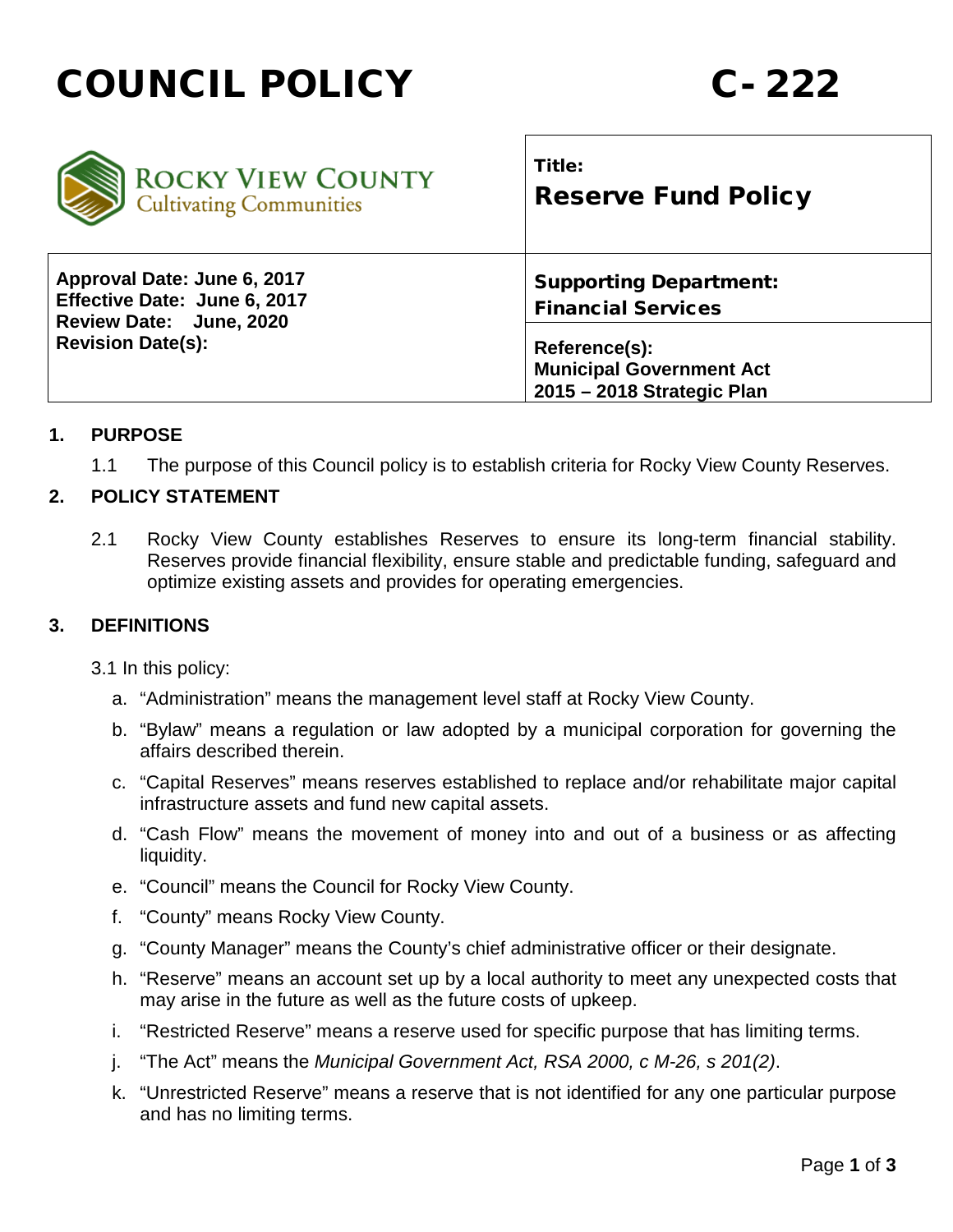# **4. POLICY**

## **4.1 Governance**

- 4.1.1 This policy applies to all County Reserves except for those specifically governed by other legislation.
- 4.1.2 The County Manager shall ensure the County's Reserves are created, maintained and closed in compliance with this policy and best practices.
- 4.1.3 An annual Reserves report shall be presented to Council as part of the year-end financial statements.
- 4.1.4 Financial Services is responsible for developing accounting procedures for Reserve transactions and providing guidance to departments in complying with the intent of this policy.

### **4.2 Creating, Amending and Closing a Reserve**

4.2.1 A new Reserve is established by the approval of the County Manager.The information in **Appendix A** of this policy is required to establish a Reserve.

#### **4.2 Managing a Reserve**

- 4.3.1 All withdrawals or transfers from Reserves shall be approved by Council by way of yearly budget process or budget adjustment prior to the transaction occurring.
- 4.3.2 Annual surpluses from the operating budget will be transferred automatically to the Tax Stabilization Reserve.
- 4.3.3 The appropriate County department shall prepare an action plan to return a Reserve back into compliance when a Reserve has been:
	- a) Over funded and has exceeded its applicable maximum target balance; or
	- b) Under funded and does not maintain its applicable minimum target balance.
- 4.3.4 The action plan will be reviewed by the County Manager and the General Manager to determine appropriate measures.
- 4.3.5 Expenditures from reserves must not exceed the Reserve balance unless it can be demonstrated through financial cash flow projections that future sources of revenues will provide adequate funding to return the Reserve to a positive balance.
- 4.3.6 All Reserves will be invested in interest bearing instruments as regulated by The Act and Rocky View County investment policy. Reserves may not be invested for a term that will exceed its expected date of need.
- 4.3.7 Every active Reserve will be reviewed at least once every year by Administration and Council.

## **Appendices**

Appendix "A" – Rocky View County Creation/Amendment/Closing of Reserve Funds Form